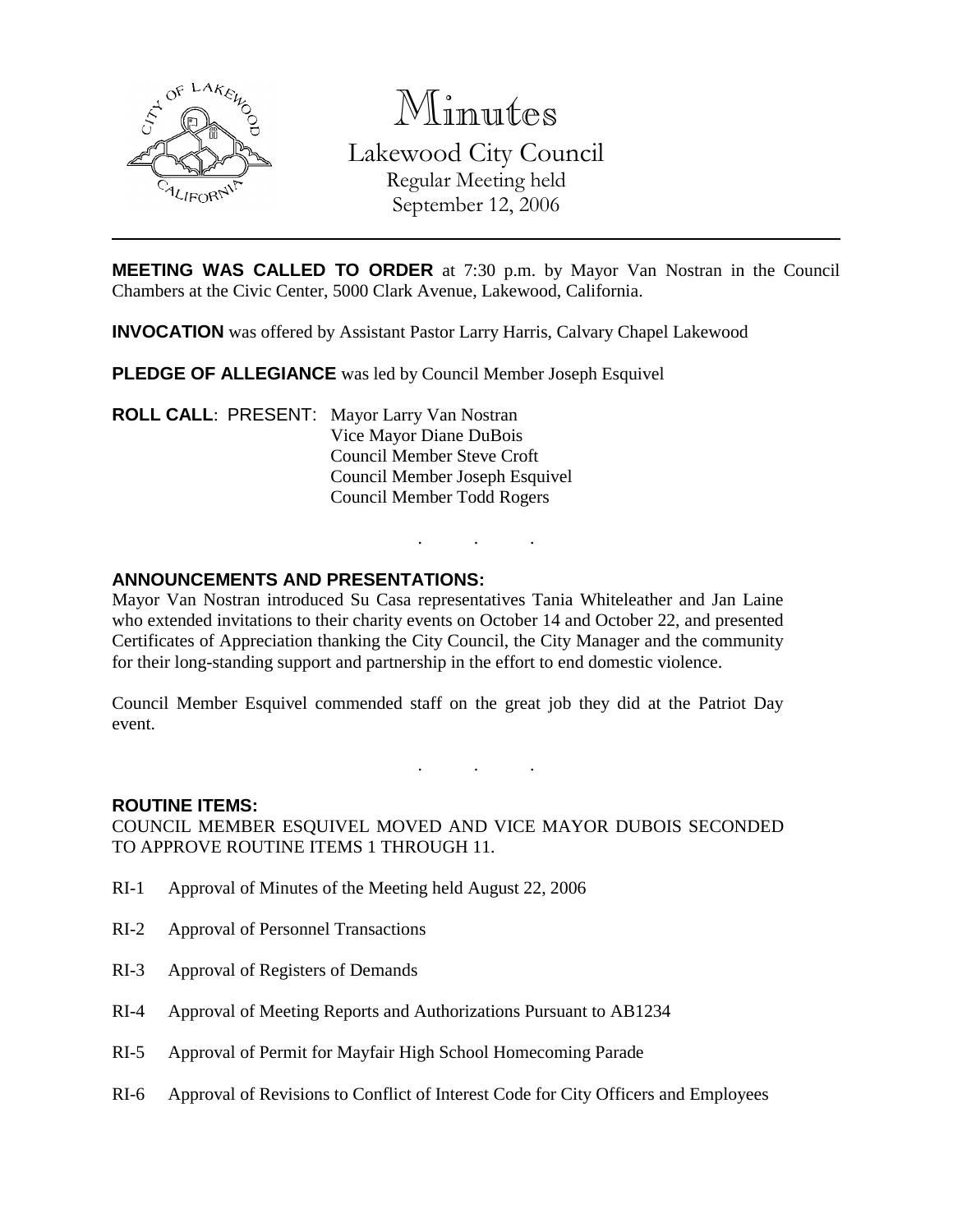#### **ROUTINE ITEMS:** Continued

- RI-7 RESOLUTION NO. 2006-67; A RESOLUTION OF THE CITY COUNCIL OF THE CITY OF LAKEWOOD ESTABLISHING A PERMIT SYSTEM FOR THE PARKING OF RECREATIONAL VEHICLES, TRAILERS AND SEMI-TRAILERS
- RI-8 Authorization for Online RV and Trailer Permit System
- RI-9 Approval of Ground Lease Agreement with Royal Street Communications
- RI-10 RESOLUTION NO. 2006-68; A RESOLUTION OF THE CITY COUNCIL OF THE CITY OF LAKEWOOD MAKING FINDINGS AND DETERMINATIONS WITH RESPECT TO THE CONSTRUCTION OF CERTAIN PUBLIC IMPROVEMENTS OF BENEFIT TO THE LAKEWOOD REDEVELOPMENT PROJECT NO. 2 AND APPROVING AND AUTHORIZING EXECUTION OF THE FIRST AMENDMENT TO REIMBURSEMENT AGREEMENT FOR THE CONSTRUCTION OF PUBLIC IMPROVEMENTS BETWEEN THE LAKEWOOD REDEVELOPMENT AGENCY AND THE CITY OF LAKEWOOD
- RI-11 Approval of Purchase of Building for Mobile Command Center Vehicle

#### UPON ROLL CALL VOTE, THE MOTION WAS APPROVED:

AYES: COUNCIL MEMBERS: Esquivel, DuBois, Rogers, Croft and Van Nostran NAYS: COUNCIL MEMBERS: None

Mayor Van Nostran advised that Item 2.1 would be considered after the Redevelopment Agency items.

 $\mathbf{r} = \mathbf{r} \cdot \mathbf{r}$ 

. . .

## **1.1 • APPROVAL OF ZONE CHANGE FOR PROPERTY LOCATED AT 11736 216TH STREET**

Charles K. Ebner, Director of Community Development, displayed slides and gave a brief presentation based on the memo contained in the agenda stating that the applicant, G.B. Randle & Associates, had requested approval of a Zone Change from Multiple Family Residential (M-F-R) to Multiple Family Dwelling Unit Planned Development (PD-MF) and Tentative Tract Map on property located at 11736 216th Street allowing for construction of 16 residential units. He added that potential impacts of the project had been considered, a Mitigated Negative Declaration had been prepared and mitigation measures had been prescribed. It was the recommendation of the Planning and Environment Commission that the City Council hold a public hearing on the Zone Change and Tentative Tract Map 63178; review the environmental document prepared; and following the public hearing, introduce Ordinance No. 2006-9 for Zone Change No. 108 and adopt Resolution No. 2006-69 approving Tentative Tract Map No. 63178.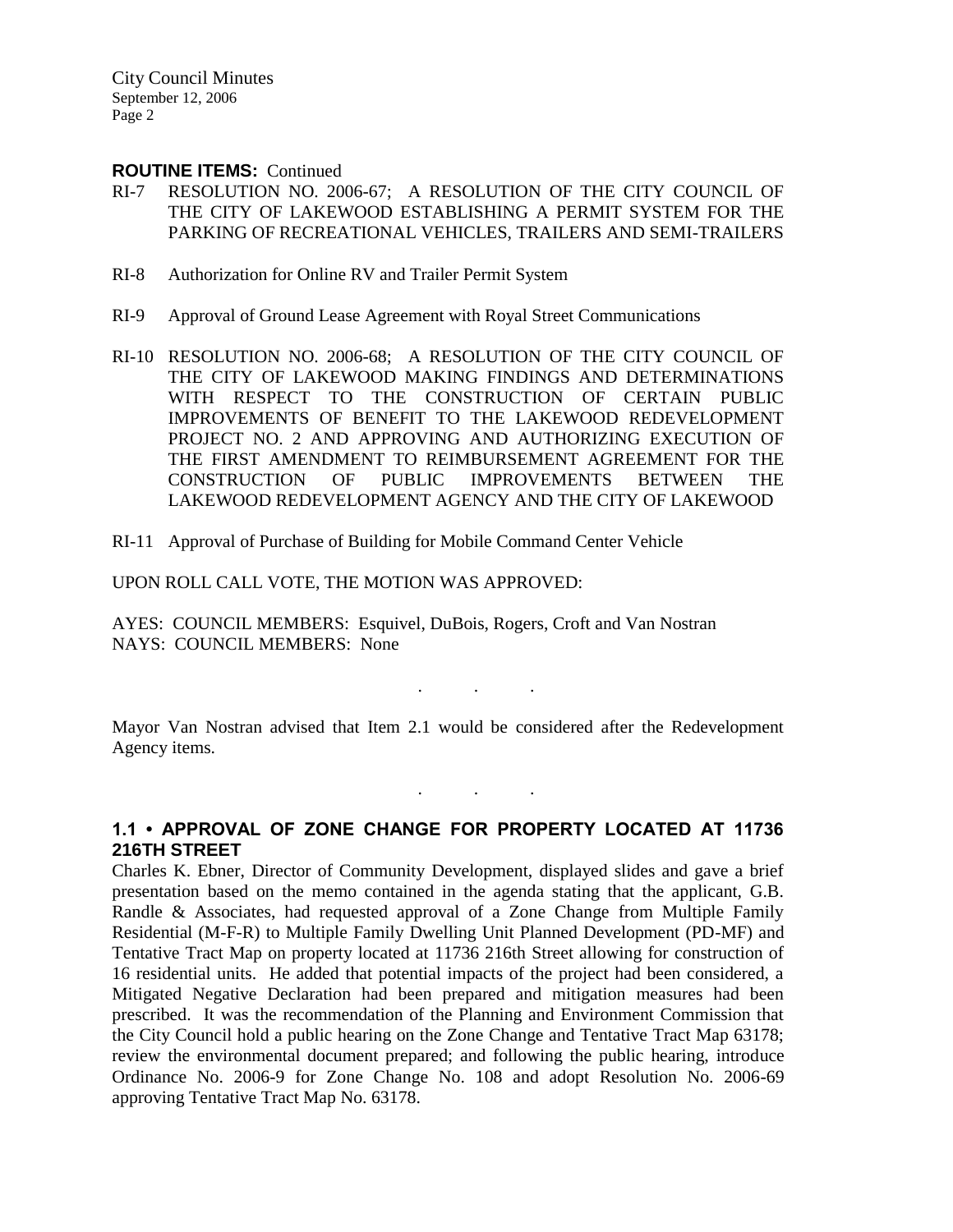## **1.1 • APPROVAL OF ZONE CHANGE FOR PROPERTY LOCATED AT 11736 216TH STREET** - Continued

Mr. Ebner confirmed for City Attorney Steve Skolnik that staff's recommendation included the elements of the zone change as listed in the staff report such as approval of the Precise Plan.

Mayor Van Nostran opened the public hearing at 7:45 p.m. and called for anyone in the audience wishing to address the City Council on this matter.

Mike Young addressed the City Council stating that he was the architect for the project and was available to answer any questions.

COUNCIL MEMBER CROFT MOVED AND COUNCIL MEMBER ROGERS SECONDED TO CLOSE THE PUBLIC HEARING. UPON ROLL CALL VOTE, THE MOTION WAS APPROVED:

AYES: COUNCIL MEMBERS: Esquivel, DuBois, Rogers, Croft and Van Nostran NAYS: COUNCIL MEMBERS: None

ORDINANCE NO. 2006-9; AN ORDINANCE OF THE CITY COUNCIL OF THE CITY OF LAKEWOOD AMENDING THE ZONING MAP OF THE CITY OF LAKEWOOD BY CHANGING THE ZONING FROM M-F-R (MULTIPLE FAMILY RESIDENTIAL) TO PD-MF (MULTIPLE-FAMILY DWELLING UNIT PLANNED DEVELOPMENT) ON THAT PROPERTY LOCATED AT 11736 216TH STREET, DESIGNATED AS ZONE CHANGE CASE NO. 108 was read by title by the Deputy City Clerk.

RESOLUTION NO. 2006-69; A RESOLUTION OF THE CITY COUNCIL OF THE CITY OF LAKEWOOD APPROVING TENTATIVE TRACT MAP NO. 63178

COUNCIL MEMBER ROGERS MOVED AND VICE MAYOR DUBOIS SECONDED TO WAIVE FURTHER READING OF AND INTRODUCE ORDINANCE NO. 2006-9; APPROVE THE MITIGATED NEGATIVE DECLARATION; APPROVE THE DEVELOPMENT PLAN AND PRECISE PLAN OF DEVELOPMENT; AND ADOPT RESOLUTION NO. 2006-69 APPROVING TENTATIVE TRACT MAP NO. 63178. UPON ROLL CALL VOTE, THE MOTION WAS APPROVED:

AYES: COUNCIL MEMBERS: Esquivel, DuBois, Rogers, Croft and Van Nostran NAYS: COUNCIL MEMBERS: None

## **1.2 • AWARD OF BID FOR PUBLIC WORKS PROJECT NO. 2006-11; CENTRE CEILING REPLACEMENT**

. . .

Max Withrow, Assistant Director of Public Works, gave a brief presentation based on the memo contained in the agenda reporting that Creative Ceiling Solutions had been the sole and low bidder on the Centre Ceiling Replacement Project and displayed slides identifying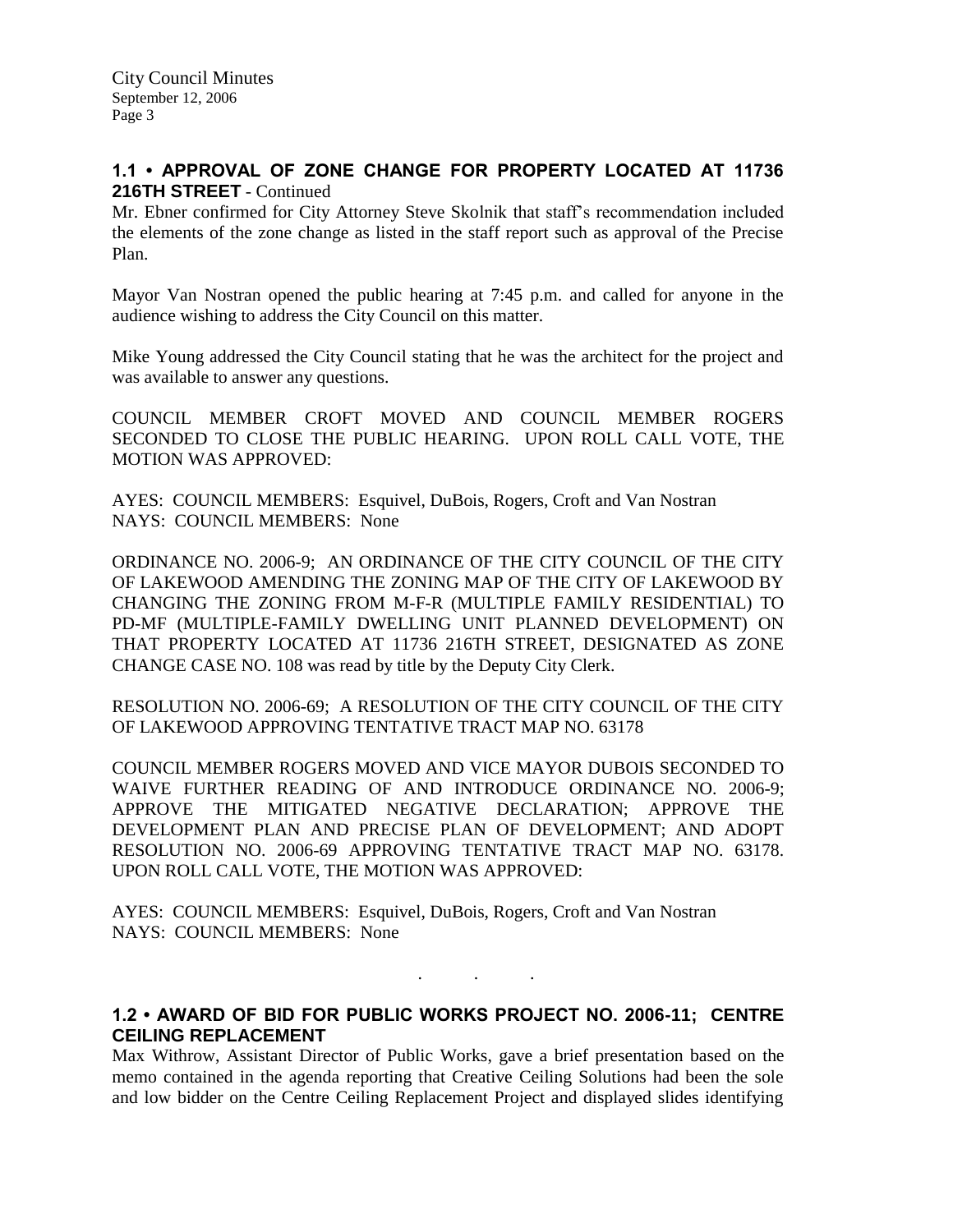## **1.2 • AWARD OF BID FOR PUBLIC WORKS PROJECT NO. 2006-11; CENTRE CEILING REPLACEMENT** - Continued

the improvements which consisted of the replacement of the first and second floor ceiling system as well as replacement of the Ballroom grid ceiling. It was staff's recommendation that the City Council adopt the plans, specifications, and working details for the project; award a contract to the low bidder, Creative Ceiling Solutions in the amount of \$44,230; and authorize staff to approve a cumulative total of change orders not to exceed \$4,500.

Responding to Vice Mayor DuBois' inquiry, Mr. Withrow stated that the project had been advertised and public notice had been provided.

Mayor Van Nostran opened the public hearing at 7:50 p.m. and called for anyone in the audience wishing to address the City Council on this matter. There was no response.

COUNCIL MEMBER ROGERS MOVED AND VICE MAYOR DUBOIS SECONDED TO APPROVE STAFF'S RECOMMENDATION. UPON ROLL CALL VOTE, THE MOTION WAS APPROVED:

AYES: COUNCIL MEMBERS: Esquivel, DuBois, Rogers, Croft and Van Nostran NAYS: COUNCIL MEMBERS: None

### **1.3 • CDBG PROGRAM CONSOLIDATED ANNUAL PERFORMANCE AND EVALUATION REPORT FOR FY 2005-06**

. . .

The Community Development Director gave a brief presentation based on the memo contained in the agenda and reviewed the Consolidated Annual Performance and Evaluation Report (CAPER), which summarized the programmatic and financial accomplishments of the CDBG Program for the last fiscal year and how the City had met its priority needs and goals as outlined in the Annual Action Plan. He concluded by stating that staff recommended the City Council hold a public hearing on the CAPER and following the hearing, direct staff to take into consideration all comments received and submit those comments, if any, to the local HUD office.

Mayor Van Nostran opened the public hearing at 7:52 p.m. and called for anyone in the audience wishing to address the City Council on this matter. There was no response.

### VICE MAYOR DUBOIS MOVED AND COUNCIL MEMBER ESQUIVEL SECONDED TO CLOSE THE PUBLIC HEARING AND APPROVE STAFF'S RECOMMENDATION. UPON ROLL CALL VOTE, THE MOTION WAS APPROVED:

AYES: COUNCIL MEMBERS: Esquivel, DuBois, Rogers, Croft and Van Nostran NAYS: COUNCIL MEMBERS: None

Vice Mayor DuBois thanked the staff, especially Cheryl Shavers, for their efforts in compiling such a comprehensive report.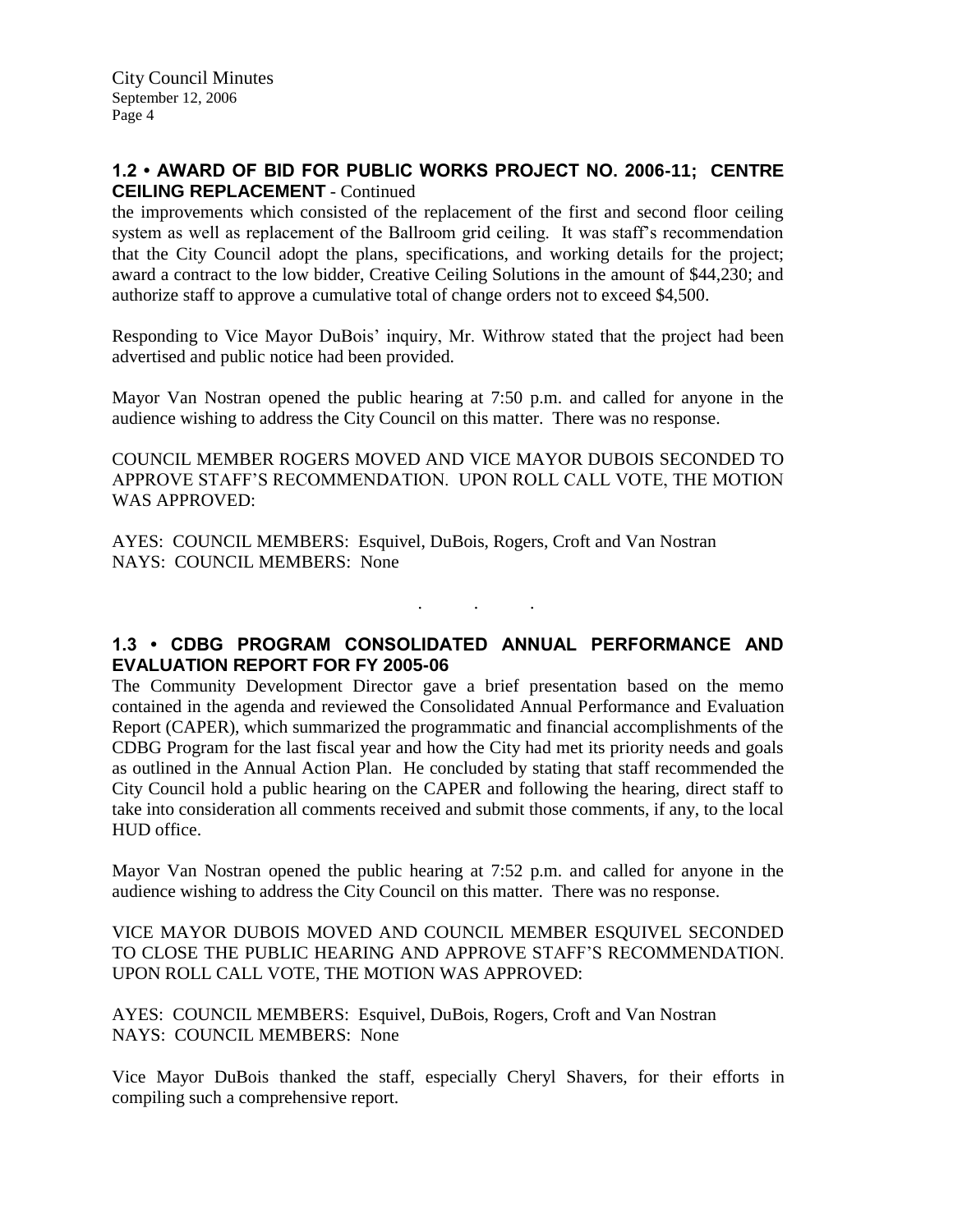# **3.1 • APPROVAL OF CITYWIDE TRAFFIC SIGNAL STUDY**

The Assistant Director of Public Works displayed slides and gave a brief presentation based on the memo contained in the agenda and explained that staff was proposing that a comprehensive citywide study of traffic signals be done to determine if any equipment needed to be upgraded and if operational changes should be made while also establishing a priority for changes. He added that the comprehensive study would serve as a master plan for the future operation and maintenance of the traffic signal system and would position the City to take advantage of new technologies as they develop, including the potential to connect to the County's Traffic Management Center. He stated it was the recommendation of staff that the City Council accept Willdan's proposal to conduct a Citywide Traffic Signal Study under their existing Agreement for Engineering Services in the amount of \$174,500; authorize the Mayor to sign the proposal; and appropriate \$175,000 from the General Fund to the project account.

Mayor Van Nostran, referencing the portion of the staff report regarding the review of traffic conditions at Candlewood Street and Lakewood Boulevard, emphasized the importance of signalization and stop controls at the fire station.

In response to Council Member Rogers' inquiry regarding whether a traffic study had been done in the past, Mayor Van Nostran recalled that there had been one done in the late 1980's which was for signalization/synchronization purposes.

Mr. Withrow confirmed for Council Member Rogers that any signal that "touches" Lakewood regardless of whether it was another city's intersection or signal would be included in the study.

Responding to inquiries from Vice Mayor DuBois, Council Member Croft and Council Member Rogers, Mr. Withrow acknowledged that Boeing, with its Douglas Park development project, and bordering cities like Long Beach, could be approached after the results of the study to reach consensus on making any needed improvements.

Eric Donald expressed interest in the study.

VICE MAYOR DUBOIS MOVED AND COUNCIL MEMBER ROGERS SECONDED TO APPROVE STAFF'S RECOMMENDATION. UPON ROLL CALL VOTE, THE MOTION WAS APPROVED:

AYES: COUNCIL MEMBERS: Esquivel, DuBois, Rogers, Croft and Van Nostran NAYS: COUNCIL MEMBERS: None

. . .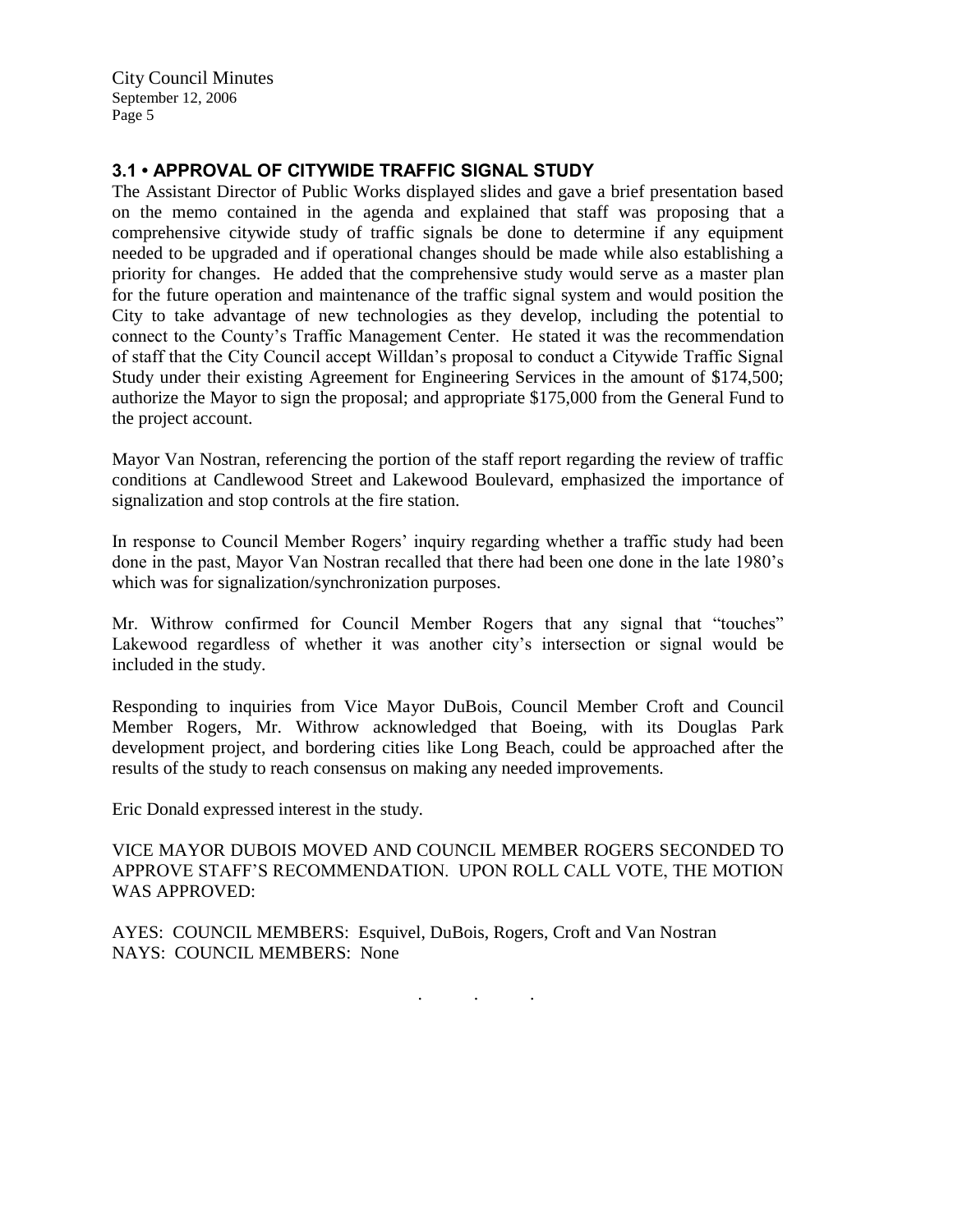### **WRITTEN COMMUNICATIONS:**

Correspondence Requesting Aid in Financing a New Flagpole at Artesia Cemetery Mayor Van Nostran read the correspondence from the City of Artesia regarding the need for a new flagpole at the Artesia Cemetery.

Council Member Croft stated that after having done some research, he found that a flagpole could be installed for about \$3000. He indicated that he would be interested in reviewing the proposed design and that he would appreciate more information regarding the Artesia Cemetery District's involvement since the letter to Council was from the City of Artesia. He also requested information about the participation of other cities in the District.

The City Attorney suggested that staff could be directed to send a letter requesting more details and the matter could be brought back for Council consideration.

Mayor Van Nostran directed staff to request the information from the City of Artesia.

At 8:12 p.m., the Regular Meeting of the City Council was recessed for the Meeting of the Lakewood Redevelopment Agency. At 8:15 p.m., the City Council Meeting was reconvened.

. . .

. . .

### **2.1 • CONSIDERATION OF AMENDMENT NO. 19 TO THE REDEVELOPMENT PLAN FOR LAKEWOOD TOWN CENTER REDEVELOPMENT PROJECT AREA NO. 1**

The City Attorney advised that the proposed ordinance, which was presented for its first reading, was the legal enactment of the Redevelopment Agency's recommendation to amend the Redevelopment Plan for Project Area No. 1.

ORDINANCE NO. 2006-10; AN ORDINANCE OF THE CITY OF LAKEWOOD AMENDING THE REDEVELOPMENT PLAN FOR THE LAKEWOOD REDEVELOPMENT PROJECT AREA NO. 1 was read by title by the Deputy City Clerk.

COUNCIL MEMBER CROFT MOVED AND VICE MAYOR DUBOIS SECONDED TO WAIVE FURTHER READING AND INTRODUCE ORDINANCE NO. 2006-10. UPON ROLL CALL VOTE, THE MOTION WAS APPROVED:

AYES: COUNCIL MEMBERS: Esquivel, DuBois, Rogers, Croft and Van Nostran NAYS: COUNCIL MEMBERS: None

. . .